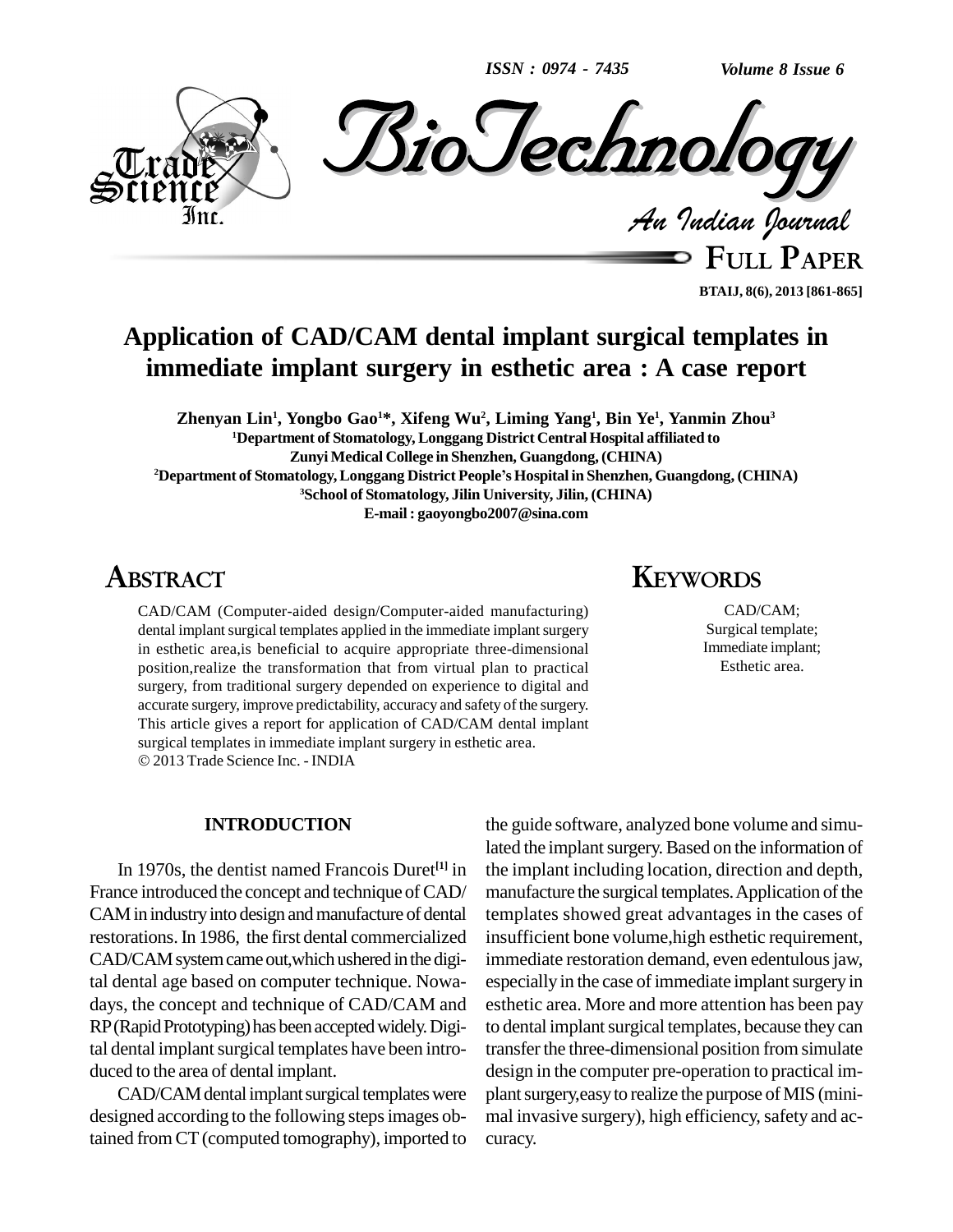# **FULL PAPER**

### **CASEPRESENTATION**

A 35-year-old female presented with undesirable restorations of bilateral central incisors in maxilla (Figure 1).CBCT (cone beam computed tomography, Planmeca ProMax 3D) showed that root apex of bilateral maxilla central incisors were absorbed,and round shadow around the root apex (Figure 2). According to his statement, he had no systemic disease or surgery



**Figure 1: Undesirable restorations of bilateral central incisors in maxilla**



**Figure 2 : (a)CBCT images of bilateral central incisors in maxilla;(b)sagittal image of right central incisorsin maxilla; (c) sagittal image of left central incisorsin maxilla.**



**Figure** 3 : three dimensional position of the simulate implants inci-



contraindication. Applied Simplant software to extract the teeth, simulated final restorations, based on bone volume and position of final restorations,designed three dimensional position of the implants(Figure 3),and manufactured the surgical template (Figure 4) pre-op eration. Articaine Hydrochloride and Epinephrine Tartrate Injection was used for oral local anesthetics,and minimally invasive extract the teeth (Figure 5). Applied CAD/CAM surgical template to guide the preparation of the implant hole. During this procedure,made sure the template guiding in the whole preparation by ex changing the sleeves (Figure 6). Implanted two implants the template guiding in the whole preparation by exchanging the sleeves (Figure 6).Implanted two implants<br>(Nobel Replace 3.5×11mm) in the hole (Figure 7).Using guided bone regeneration to cover labial bone defect. Finally, sutured the wound with free-tension. CBCT examination post-operation showed that three dimension position of the implant were excellent (Figure 8). Six months later, second-stage surgery was per-



**Figure 4 : CAD/CAM dental implantsurgical template**



**Figure 5 : minimally invasive extraction of bilateral central incisors in maxilla**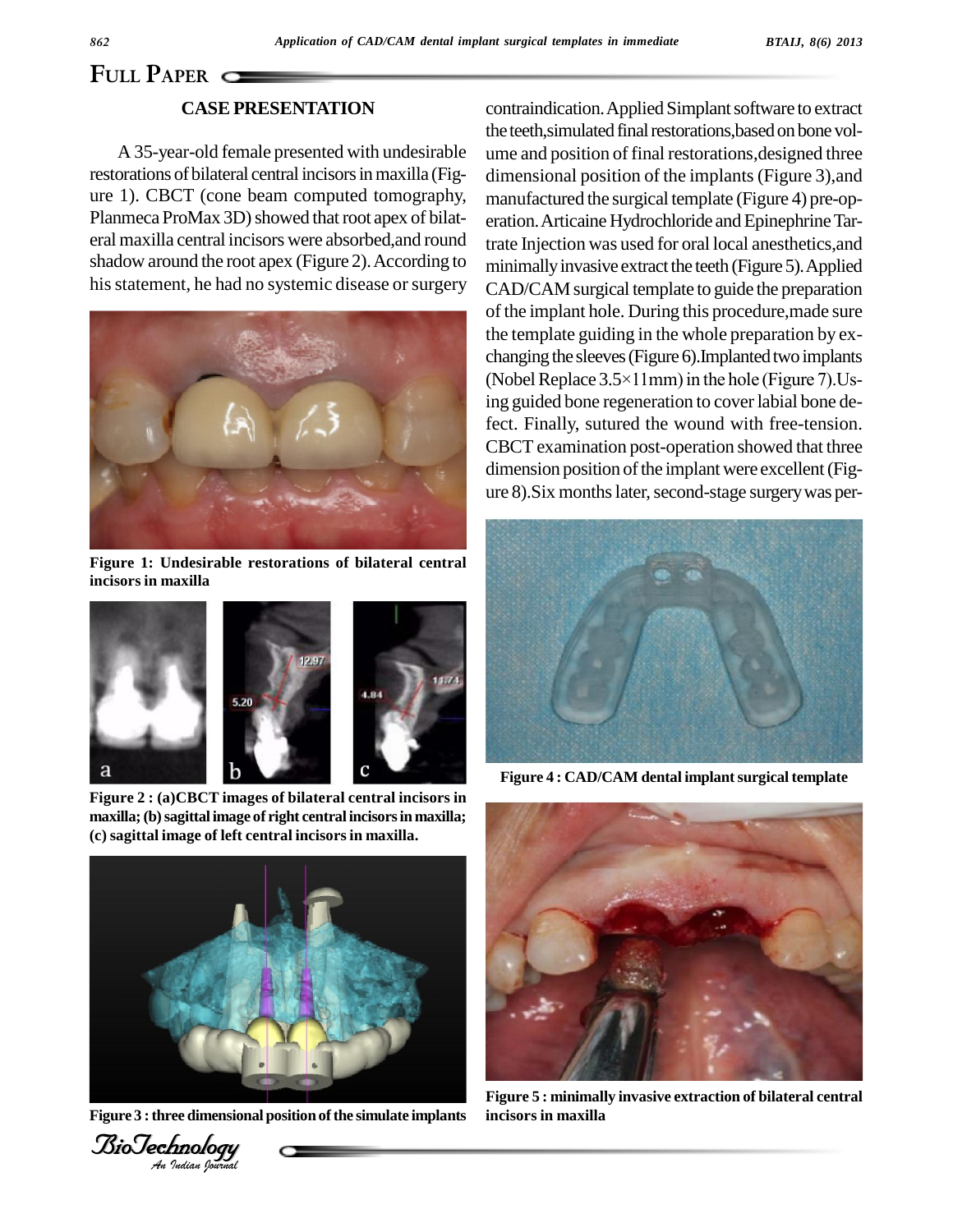plants (Figure 9). Two weeks later, took dental impres-



**Figure 6 :Applied CAD/CAM surgical template to guide the preparation ofthe implant hole.**



**Figure 8 : sagittal images of the two implsnts Figure 9 : Placed the healing abutments.**

formed, and healing abutments were placed on the im- ment (Figure 10), and bonded ceramic crowns (Figure formed, and healing abutments were placed on the im-conent (Figure 10), and bonded ceramic crowns (Figure plants (Figure 9). Two weeks later, took dental impres-conent 11). Applied Mimics 11.0 to compare three dimensional 11).AppliedMimics11.0 to compare three dimensional positions between simulate pre-operation and practical post-operation (Figure 12, TABLE 1).

### **DISCUSSION**

Research, application and development of dental



**Figure 7 :Implanted two implants.**





**Figure 10 : all-ceramic abutment Figure 11 : ceramic crowns**



*Indian Journal*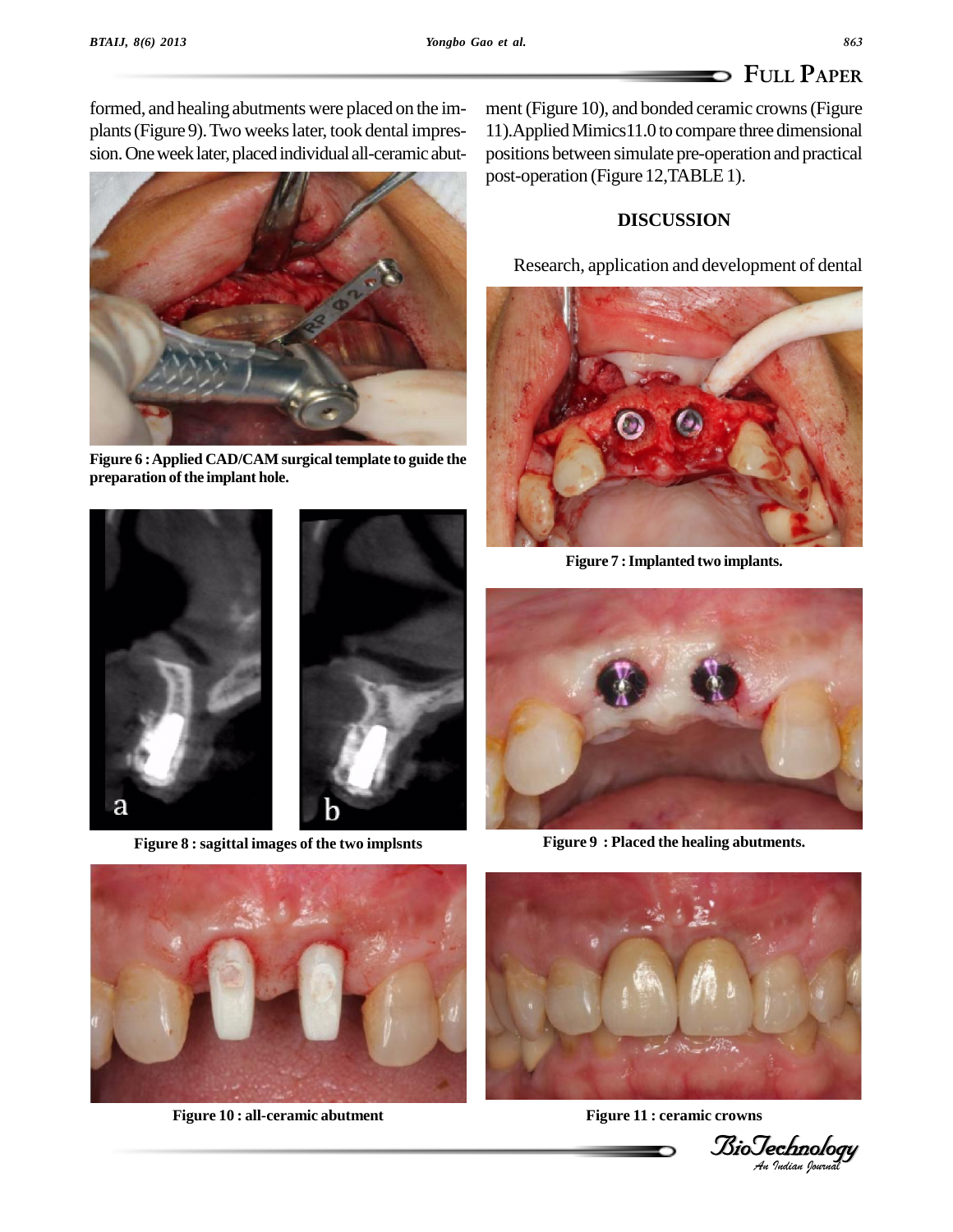## **FULL PAPER**



**Figure 12 : compare three dimensionalpositions(red cylinder rigure 12 : compare three dimensional positions(red cylinder [2]<br>
<b>Figure 12 : compare three dimensional positions(red cylinder [2] represented practical implant post-operation)**

**TABLE 1 : Deviation analysis of three dimensional position**

| Implant site                     | 11   | 21   |     |
|----------------------------------|------|------|-----|
| Distance deviation at entry (mm) | 0.62 | 0.62 | 131 |
| Distance deviation at apex (mm)  | 1 31 | 0.69 |     |
| Angle deviation $(°)$            | 1.58 | 1.62 |     |

implant surgical templates is a hot topic of implantology  $[4]$ nowadays. A great many clinical and scientific research<sup>[2-1</sup>] <sup>13]</sup> demonstrated that, application of CAD/CAM surgical templates, could transferred simulate implant position to practical implant surgery, had better reliability, [5] accuracy and predictability, especially in immediate implant surgery in esthetic area. In addition, it is possible for surgeons to perform flapless surgery because of the templates, and carry out the concept of MIS. Tem plates is meaningful to realize the purpose of accurate implant and immediate restoration.

third EAO (European Association Organization)in 2012<br>showed that, mean distance deviation at entry was showed that, mean distance deviation at entry was 1.09mm, mean distance deviation at apex was 1.28mm, mean angle deviation was 3.9° in the guided implant [8] Application of CAD/CAM technique in the area of implantology improves the accuracy of implant surgery. However, some clinical and scientific research<sup>[3-7]</sup> indicated that deviation of templates exists. Statistics of the third EAO (European Association Organization) in 2012 1.09mm, mean distance deviation at apex was 1.28mm, surgery<sup>[14]</sup>. In this case, distance deviation of the two et implants at entry was 0.62mm, distance deviation at apex were 1.31mmand 0.69mm, angle deviation were

1.58<sup>º</sup> and 1.62º.Source ofthe deviation were: metallic artefacts from CBCT scaned, transformation during Imagestransmission and processing, expansion and shrinkage during preparing plaster molds, mechanical tolerance between template holes and sleeves, and so on.The reason abovemayhave a negative effect to the accuracy of the templates. It needs further scientific and clinical research to improve the accuracy of CAD/CAM dental implant surgical templates.

#### **REFERENCES**

- [1] F.Duret, J.L.Blouin, B.Dumt; CAD—CAM in dentistry.J.A.M.Dent.Assoc., **117(6)**, 715-720 **(1988)**.
- **[2]** X.Chen, J.Yuan, C.Wang, et al.; Modular preop erative planning software for computer-aided oral implantology and the application of a novel stereolithographic template: a pilot study[J]. Clin.Implant.Dent.Relat.Res., **12(3)**, 181-193 **(2010)**.
- **[3]** P.W.Chan, F.F.Chik, E.H.Pow, et al.; Stereoscopic Technique for Conversion of Radiographic Guide into Implant Surgical Guide[J]. Clin.Implant.Dent. Relat.Res., **10(10)**,1-12 **(2011)**.
- **[4]** J.Horwitz, O.Zuabi, E.E.Machtei; Accuracy of a computerized tomography-guided template-assisted implant placement system: an in vitro study[J]. Clin.Oral Implants.Res., **20(10)**, 1156-1162 **(2009)**.
- **[5]** G.A.Di Giacomo, J.V.Da Silva, A.M.Da Silva, et al.; Accuracy and complications of computer-de signed selective laser sintering surgical guides for flapless dental implant placement and immediate definitive prosthesis installation[J]. J Periodontol, **83(4)**, 410-419 **(2012)**.
- **[6]** T.Dreiseidler, J.Neugebauer, L.Ritter, et al.; Accuracy of a newly developed integrated system for dental implant planning[J].Clin.Oral.Implants.Res., **20(11)**, 1191-1199 **(2009)**.
- **[7]** V Arisan, C.Z.Karabuda, T.Ozdemir; Implant sur gery using bone- and mucosa-supported stereolithographic guides in totally edentulous jaws: surgical and post-operative outcomes of computer aided vs. standard techniques[J]. Clin.Oral.Implants. Res., **21(9)**, 980-988 **(2010)**.
- **[8]** N.Van Assche, D.Van Steenberghe, M.Quirynen, et al.; Accuracy assessment of computer-assisted flaplessimplant placement in partial edentulism[J]. J.Clin.Periodontol, **37(4)**,398-403 **(2010)**.

*Indian Journal*